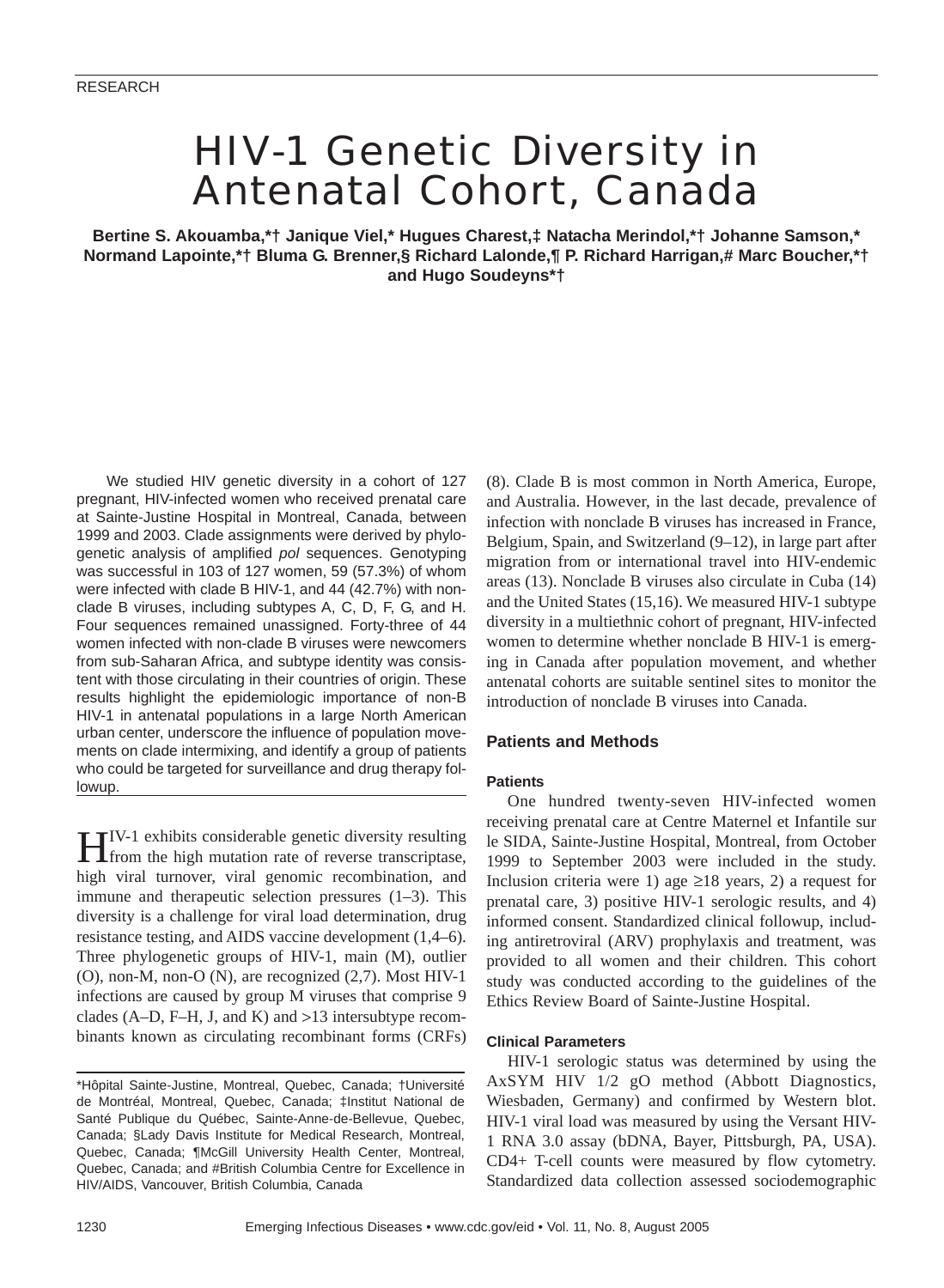variables and previous and current ARV treatment. Numeric variables were compared by using the Kruskal-Wallis test. Categoric variables were examined by using the Fisher exact test (SPSS version 11.0, SPSS, Inc., Chicago, IL, USA).

## **HIV-1 Genotyping**

In cases in which viral load was >1,000 RNA copies/mL plasma, HIV-1 genotyping was performed by using a protocol (Virco BVBA, Mechelen, Belgium) based on sequencing of a 1,497-bp fragment of the HIV-1 *pol* gene (position 2253-3749). In cases in which viral load was <1,000 copies/mL, viral RNA was extracted from plasma, and a 524-bp *pol* segment (position 2597–3120) was amplified by using primers 3069R (5′-GGA TGG CCC AAA GGT TAA ACA-3′) and 3591F (5′-ATC CTA CAT ACA AAT CAT CCA T-3′) and the QIAamp 1-step reverse transcription–polymerase chain reaction (RT-PCR) method (Qiagen, Mississauga, Ontario, Canada). PCR conditions were 40 cycles consisting of 94°C for 30 s, 53°C for 1 min, and 72°C for 1 min, followed by extension at 72°C for 10 min. Amplicons were cloned into pPCR-Script (Stratagene, La Jolla, CA, USA) and sequenced by using dye terminator chemistry (Beckman-Coulter, Palo Alto, CA, USA).

Sequences were aligned with references (2001) representing different HIV-1 subtypes (http://hiv-web.lanl.gov) (8) by using Clustal X version 1.81 (17). Kimura 2-parameter distance matrices were assembled (transition/transversion ratio of 2) (18,19). Phylogenetic reconstructions were built according to the neighbor-joining method, and 1,000 bootstrap resamplings were performed to assess tree topology (MEGA version 2.1) (20). Clade assessment was based on reliable grouping (>80% bootstrap) with reference sequences (8). RIP version 1.9 (www.hiv.lanl.gov/ content/hiv-db/RIPPER/rip\_test.html) (21) was used to examine potential intersubtype recombinants, with gap stripping on, a window size of 200 characters, and a significance threshold of 90%.

## **Results**

One hundred twenty-seven women 18.3–42.6 years of age (median 30.9, interquartile range [IQR] 7.2) were included in the study: 40 (31.5%) from North and Central America, 35 (27.6%) from the Caribbean, 1 (0.8%) from Asia, and 51 (40.2%) from sub-Saharan Africa. Median HIV-1 viral load at the time of inclusion in the study was 3.24 log RNA copies/mL of plasma (IQR 1.97) and median CD4+ cell count was 403 cells/µL (IQR 248). Of the 127 patients, 66 (52.0%) had not received ARV therapy before study inclusion, 8 (6.3%) had interrupted therapy, and 53 (41.7%) were treated with a regimen consisting of 1 (n = 2), 2 (n = 9), 3 (n = 39) or 4 (n = 3) ARV drugs.

The HIV-1 *pol* gene was successfully amplified and sequenced in 103 (81.1%) of 127 patients, a rate comparable with findings of other studies (22). Seventy-three results were obtained with the Virco procedure, and 30 were obtained with an alternative RT-PCR method. Unsuccessful amplification was associated with low viral load: patients with a viremia level of <500 copies/mL accounted for 23 (95.8%) of 24 in whom gene amplification was unsuccessful, in comparison with 27 (26.2%) of 103 in the rest of the study group (p<0.0004, Fisher exact test). This is consistent with the finding that a larger proportion of patients with unsuccessful gene amplification were treated with ARV therapy at the time of inclusion in the study (75.0% versus 34.0%, p<0.0004, Fisher exact test). Despite this limitation, sequence information was obtained in more than half of patients with a viremia level of <500 copies/mL (27/50), and in one third of patients with a viremia level of <50 copies/mL (8/24).

Phylogenetic analysis based on a 524-bp *pol* fragment (position 2597–3120) was used to identify the HIV-1 clade. In all cases, grouping based on the 524-bp fragment was consistent with that obtained when all available 1,497 bp sequences were analyzed separately (data not shown). In aggregate analysis, sequences derived from 59 (57.3%) of 103 patients formed a well-defined cluster with clade B reference sequences (Figure, left panel and data not shown). Of these 59 patients, 27 (45.8%) were of Canadian origin,  $27$   $(45.8\%)$  were from Haiti,  $2$   $(3.4\%)$  from Mexico, 1 (1.7%) from Jamaica, 1 (1.7%) from the Dominican Republic, and 1 (1.7%) from the United States. Phylogenetic overlap between these sequences was considerable, and bootstrap support for clustering based on country of origin was <50% (Figure, left panel).

In addition, 44 (42.7%) of 103 patients were infected with nonclade B viruses. Nine (20.5%) of the amplified sequences were similar to reference sequences from clade A, including CRF01-AE. Within this cluster, independent grouping of sequences derived from patients TV641, TV731, and TV783 was only supported by low bootstrap values (Figure, right panel). Sequences from 12 patients (27.3%) clustered alongside clade C references (93% bootstrap), with TV833 the distal taxon. Five (11.4%) grouped with clade D. Two (4.55%) grouped with clades F1 and F2, with TV633 closest to the CRF05-DF reference. One sequence (2.27%) grouped with clade H (99% bootstrap), and 11 (25.0%) with clade G. Among these, 8 sequences formed a well-supported CRF02-AG subcluster (97% bootstrap), while TV909 grouped closest to clade G reference (96% bootstrap). TV737 and TV695 formed a distinct G clade subcluster (100% bootstrap) (Figure, right panel). The 938-nucleotide (nt) fragments of the envelope (*env*) gene V1-V3 region were amplified, sequenced, and analyzed in samples from patients TV737 and TV695. These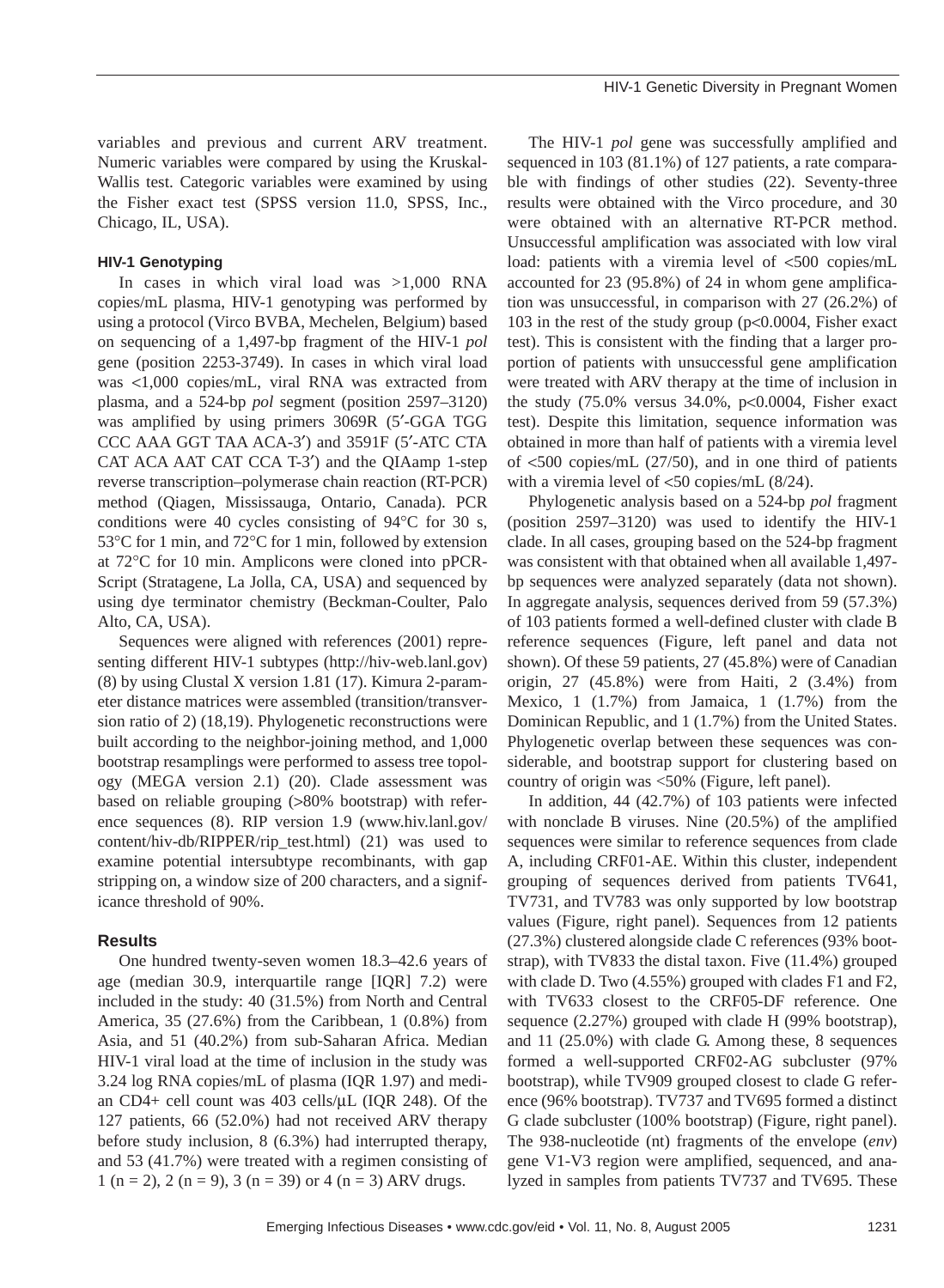#### RESEARCH



Figure. Phylogenetic analysis of pol sequences derived from pregnant women infected with HIV-1. Trees were constructed by using the neighbor-joining method as described in Patients and Methods. A transition/transversion ratio of 2 was used and 1,000 bootstrap resamplings were performed. Left panel: Subgrouping with clade B HIV-1. Right panel: Grouping with non-B HIV. Reference sequences (REF) were obtained from the Los Alamos National Laboratory database (2001) (8). The scale bar represents 0.02 nucleotide substitutions per site. Letter codes indicate country of origin. All nucleotide sequence information was submitted to GenBank (accession no. DQ059647-DQ059749). CRF, circulating recombinant form.

segments clustered closely with one another (96% bootstrap) but loosely with clade G references (41% bootstrap), which confirmed that these 2 isolates fall outside of the subtype G crown group (data not shown). Finally, TV721 and TV749 clustered loosely with the J reference (61% bootstrap), while TV725 and TV919 grouped outside major clades, although all belonged to the M group (100% bootstrap) as determined by phylogenetic analysis using group N, O, U, and SIVcpz alignments (8) (not shown).

In patients in whom the 1,497-nt sequences were available, the potential intersubtype mosaic nature of viruses with uncertain clade assignment was examined using RIP (21). This analysis indicated that TV731 and TV783 had significant homology with the  $A1 + A2$  consensus, TV833 was homologous to the clade C reference, and TV737 and TV909 closely resembled the clade G consensus (>90% confidence), which confirmed initial assessments. The recombinant nature of TV633 was also supported, with significant homology to clades D and F (putative crossover at position 2795–2796), while TV695 showed highest resemblance to clade G in its 5′-terminal portion and clade C at the 3′ end (>90% confidence), with a potential breakpoint at position 3169–3170. In addition, TV721, TV725, TV749, and TV919 did not show significant homology with any of the sequences in the reference alignment, which prevented assessment of their putative intersubtype nature and their assignment to existing M group clades (Figure, right panel and data not shown). TV721 and TV749 were compared with HIV sequences in GenBank

using BLAST (http://www.ncbi.nlm.nih.gov/ BLAST/). The closest homology to TV721 was isolate A2-225.692 from Uganda (23), with 92% identity over a 522-nt segment. The closest homology to TV749 was isolate 97CM.MP806 from Cameroon (24), with 89% identity over an 884-nt segment. When the 938-nt segments of the *env* gene V1-V3 region were amplified and sequenced, TV721 and TV749 clustered closely with one another (100% bootstrap) and with clade G and J references (92% bootstrap) (data not shown). This finding suggests that TV721 and TV749 represent either complex mosaic recombinants or a new subtype of the HIV-1 M group.

In all but 1 patient (43 [97.7%] of 44), those infected with nonclade B viruses were newcomers from Africa, including 34 (77.3%) asylum seekers. Nine patients originated from West Africa: Côte d'Ivoire (n = 4), Burkina Faso  $(n = 1)$ , Guinea  $(n = 2)$ , Ghana  $(n = 1)$ , and Nigeria  $(n = 1)$ . Twenty-five originated from central Africa: Congo  $(n = 7)$ , Democratic Republic of Congo ( $n = 3$ ), Rwanda ( $n = 7$ ), Burundi (n = 4), Cameroon (n = 3), and Chad (n = 1). Four originated from East Africa: Ethiopia  $(n = 3)$  and Eritrea  $(n = 1)$ . Four originated from southern Africa: Zimbabwe  $(n = 3)$  and Madagascar  $(n = 1)$ . One patient declined to specify her country of origin. Geographic clustering was observed on the cladogram, with West African sequences grouping among clade G, and East and southern African sequences grouping with clade C. The highest HIV-1 genetic diversity was observed in patients from central Africa (Figure, right panel), as previously reported (25).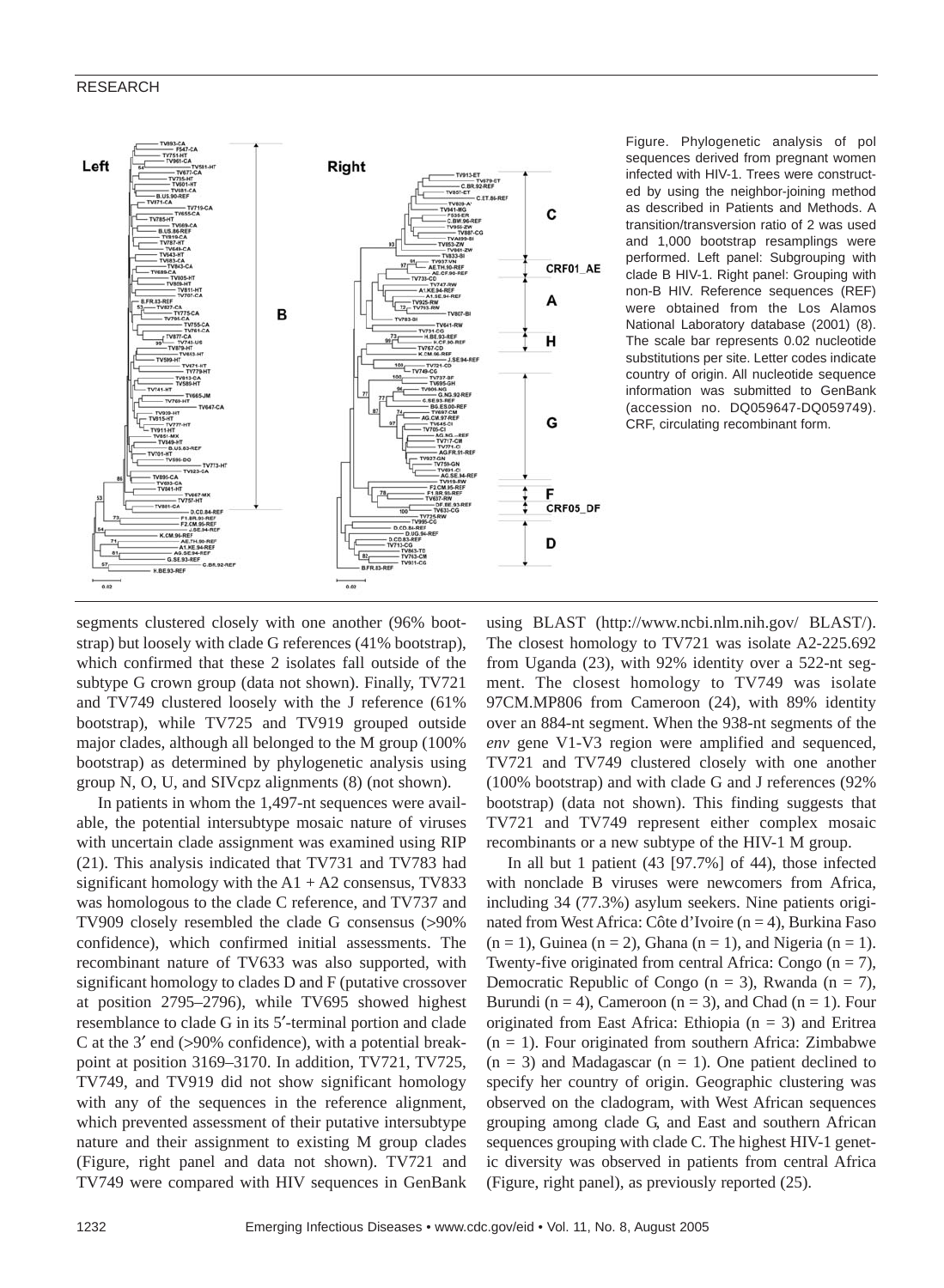Median viral load and CD4+ cell count at the time of inclusion in the study were not significantly different in patients infected with clade B virus versus those infected with nonclade B virus, although more patients infected with clade B virus received ARV therapy. In patients not treated, median CD4+ cell count was 91 cells/µL lower in those infected with nonclade B virus, which suggests more advanced disease (Table). Comparison of duration of infection between subgroups was not possible.

## **Discussion**

HIV-1 clade diversity was characterized among a cohort of HIV-infected women receiving prenatal care in a tertiary care hospital serving a cosmopolitan population. Results indicate that 59 (57.3%) of 103 patients in whom genotyping was successful were infected with clade B HIV-1. This finding is compatible with the wide circulation of clade B in North and Central America and the Caribbean, from which 40 (31.5%) and 35 (27.6%), respectively, of the 127 patients in our cohort originated, and the relatively high prevalence of HIV-1 infection among patients from Haiti in the Montreal area (1,26). Additionally, 42.7% of patients in whom genotyping was successful were infected with nonclade B viruses, a proportion much greater than the rate reported in 312 HIVinfected US blood donors (2%) (16) and in a recent Canadian public health surveillance report (8.9%) (27). To our knowledge, this is the highest prevalence of non-B HIV infection reported in any North American study group, including US military personnel (16,28,29). Sequences were identified that belonged to every clade of the HIV-1 M group except J and K. This level of genetic diversity was not previously reported in a North American study group, with the exception of the Centers for Disease Control and Prevention surveillance registry (22), and is as extensive as that observed in Cuba (14). Four of the *pol* segments obtained clustered ambiguously among reference sequences, which suggests that they represent either novel HIV-1 M group clades or complex recombinants.

However, additional characterization, including fullgenome sequencing, would be required to settle this issue. Based on our results, infection with multiple HIV-1 subtypes cannot be reliably assessed.

A total of 97.7% of non-clade B viruses were found in African women and, in all cases, clade identity was consistent with variants circulating in the patient's area of origin (1). No significant difference was found between the proportions of African women in patients with unsuccessful amplification (8 [33.3%] of 24) versus those in whom amplification was successful  $(43 \t[41.7\%]$  of 103, p = 0.496, Fisher exact test), which is indicative of no selection bias. Recent armed conflicts in the African subcontinent have led to an influx into Canada of newcomers from HIV-endemic areas (30,31). Among our study group, dates of arrival into Canada of patients infected with nonclade B HIV-1 correspond with the migration of refugees after the Rwandan genocide and the civil war in the former Republic of Zaire and neighboring Congo (data not shown) (30,31). Nonclade B viruses have spread in Europe and Cuba as a consequence of international travel and immigration from Africa (9–14). Our study demonstrates that multiple HIV-1 clades are being introduced under similar circumstances in a large, North American urban center. From a public health standpoint, antenatal cohorts could represent an important sentinel site to monitor the influx of novel HIV-1 variants in industrialized countries.

#### **Acknowledgments**

We thank Kathy Deroy, Silvie Valois, and Martine Caty for expert technical assistance, Ampha Khammy for statistical analysis, and Laurent Knafo for automated DNA sequencing.

This work was supported in part by the Elizabeth Glaser Pediatric AIDS Foundation (grant no. 28-PG-51355), and by the Réseau SIDA-Maladies Infectieuses of the Fonds de la Recherche en Santé du Québec (FRSQ). HS is a Junior Scientist of the FRSQ. BSA is the recipient of a graduate scholarship from the Government of Gabon.

| Table. Viral and immune parameters in study participants* |                                                |                                   |                                        |                                              |                                    |                                                |                                                                               |
|-----------------------------------------------------------|------------------------------------------------|-----------------------------------|----------------------------------------|----------------------------------------------|------------------------------------|------------------------------------------------|-------------------------------------------------------------------------------|
|                                                           | Overall                                        |                                   |                                        |                                              |                                    | Treatment naive                                |                                                                               |
|                                                           | Median (IQR)<br>viral load<br>(log copies/mL)+ | % viral load<br>$<$ 2.7 (n) $\pm$ | % viral load<br>$<$ 1.7 (n) $\ddagger$ | Median (IQR)<br>CD4+ count<br>$(cells/µL)$ † | % receiving ARV<br>therapy $(n)$ ‡ | Median (IQR)<br>viral load<br>(log copies/mL)+ | Median (IQR)<br>CD4+ cell count in<br>treatment-naive<br>patients (cells/uL)+ |
| $HIV-1$<br>B clade                                        | 3.61(1.71)                                     | 28.8(17)                          | 11.9(7)                                | 360 (285)                                    | 44.1 (26)                          | 3.95(1.38)                                     | 418 (278)                                                                     |
| HIV-1 non-<br>B clade                                     | 3.52(1.39)                                     | 22.7(10)                          | 2.27(1)                                | 351 (220)                                    | 20.5(9)                            | 3.53(0.94)                                     | 327 (208)                                                                     |
| p value                                                   | 0.927                                          | 0.508                             | 0.316                                  | 0.476                                        | 0.0102§                            | 0.143                                          | 0.107                                                                         |

\*HIV-1 viral load and CD4+ cell counts were measured as described in Patients and Methods. Significance of differences between groups was tested by Kruskal-Wallis test or Fisher exact test. Analysis was carried out on the whole study group (N = 103) or restricted to those who did not receive treatment (n = 61). IQR, interquartile range; ARV, antiretroviral.

**†Kruskal-Wallis test.** 

**‡Fisher exact test.** 

§Statistically significant (p<0.05) by directional test.